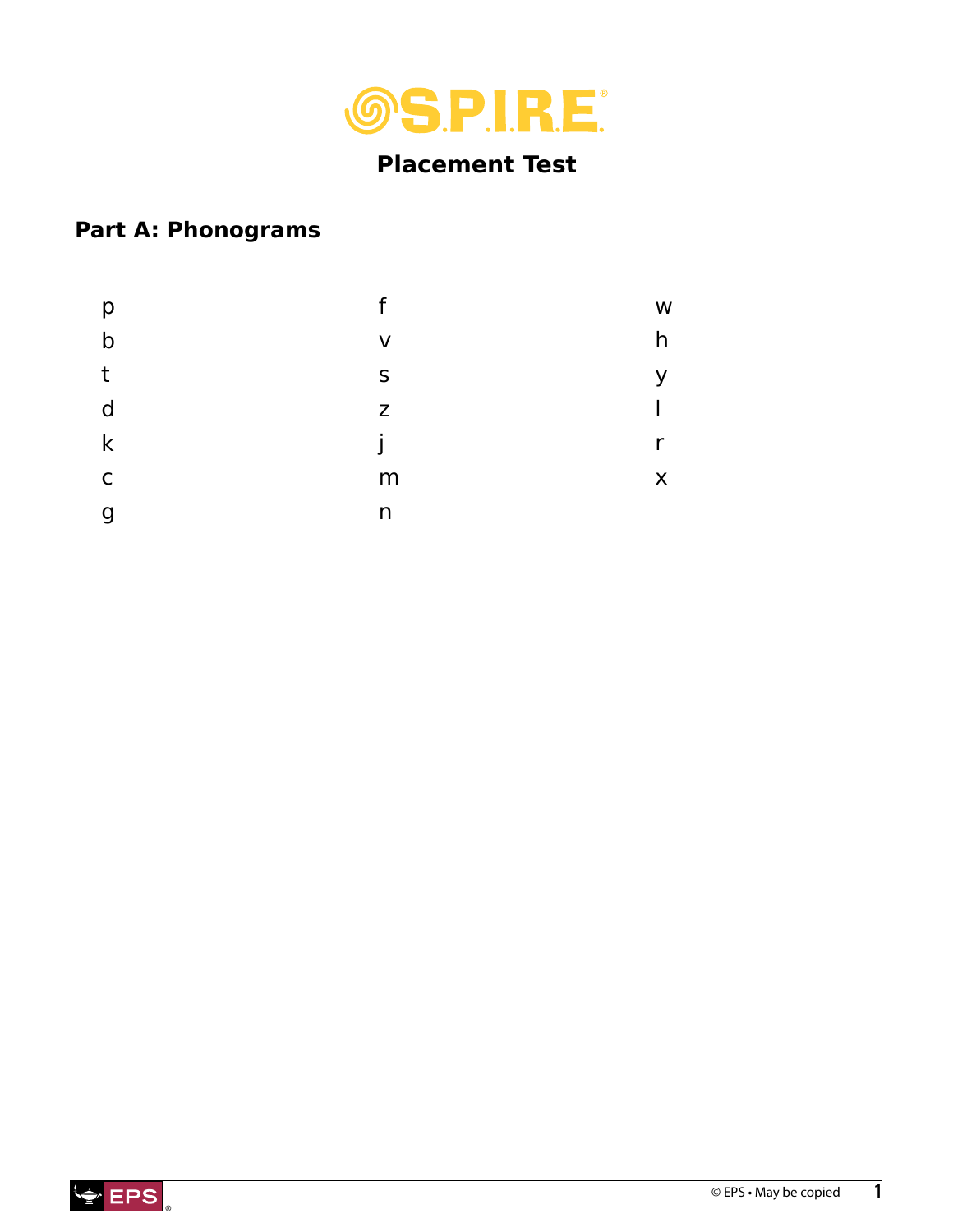### **Part B: Word Lists Level 1**

| $1. van$    | 23. bash  | 45. flung       |
|-------------|-----------|-----------------|
| 2. pan      | 24. shem  | 46. dung        |
| 3. cap      | 25. punch | 47. hung        |
| 4. lan      | 26. chug  | 48. wung        |
| 5. let      | 27. chin  | 49. yank        |
| 6. set      | 28. luch  | 50. tank        |
| 7. fed      | 29. them  | 51. dank        |
| 8. lem      | 30. moth  | 52. fank        |
| 9. wig      | 31. thus  | 53. sink        |
| 10. six     | 32. thig  | <b>54. fink</b> |
| 11. dip     | 33. rang  | <b>55. link</b> |
| 12. ril     | 34. bang  | 56. yink        |
| $13.$ $cob$ | 35. gang  | 57. honk        |
| $14.$ fog   | 36. cang  | 58. conk        |
| 15. cot     | 37. ding  | 59. bonk        |
| 16. fom     | 38. ping  | 60. lonk        |
| 17. cub     | 39. zing  | 61. punk        |
| 18. bun     | 40. ling  | 62. lunk        |
| 19. gut     | 41. gong  | 63. funk        |
| 20. pum     | 42. song  | 64. wunk        |
| 21. shut    | 43. long  |                 |
| 22. wish    | 44. nong  |                 |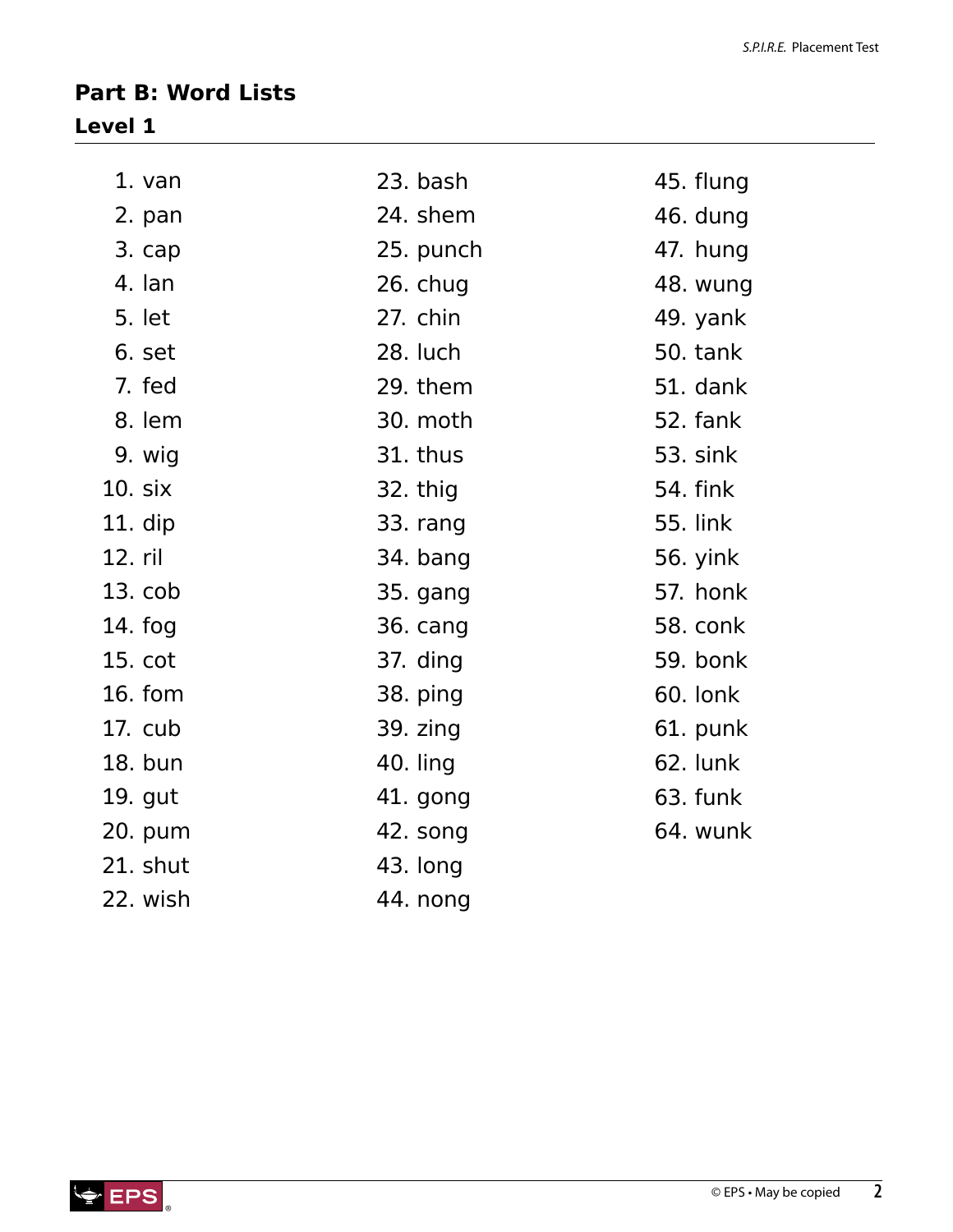| 1. huff   | 19. swan   | 37. quite       |
|-----------|------------|-----------------|
| 2. stuff  | 20. wald   | 38. bite        |
| 3. stiff  | 21. quest  | 39. time        |
| 4. sloff  | 22. quill  | 40. five        |
| 5. bell   | 23. squid  | 41. dize        |
| 6. thrill | 24. squich | 42. robe        |
| 7. swell  | 25. tack   | 43. joke        |
| 8. mell   | 26. speck  | 44. stove       |
| 9. dress  | 27. smack  | 45. grofe       |
| 10. miss  | 28. vack   | 46. mule        |
| 11. glass | 29. switch | 47. mute        |
| 12. hoss  | 30. hutch  | 48. June        |
| 13. small | 31. match  | 49. stuze       |
| 14. stall | 32. scatch | <b>50. Pete</b> |
| 15. fall  | 33. maze   | <b>51. here</b> |
| 16. frall | 34. shake  | 52. eve         |
| 17. swat  | 35. spade  | 53. spete       |
| 18. wand  | 36. mape   |                 |

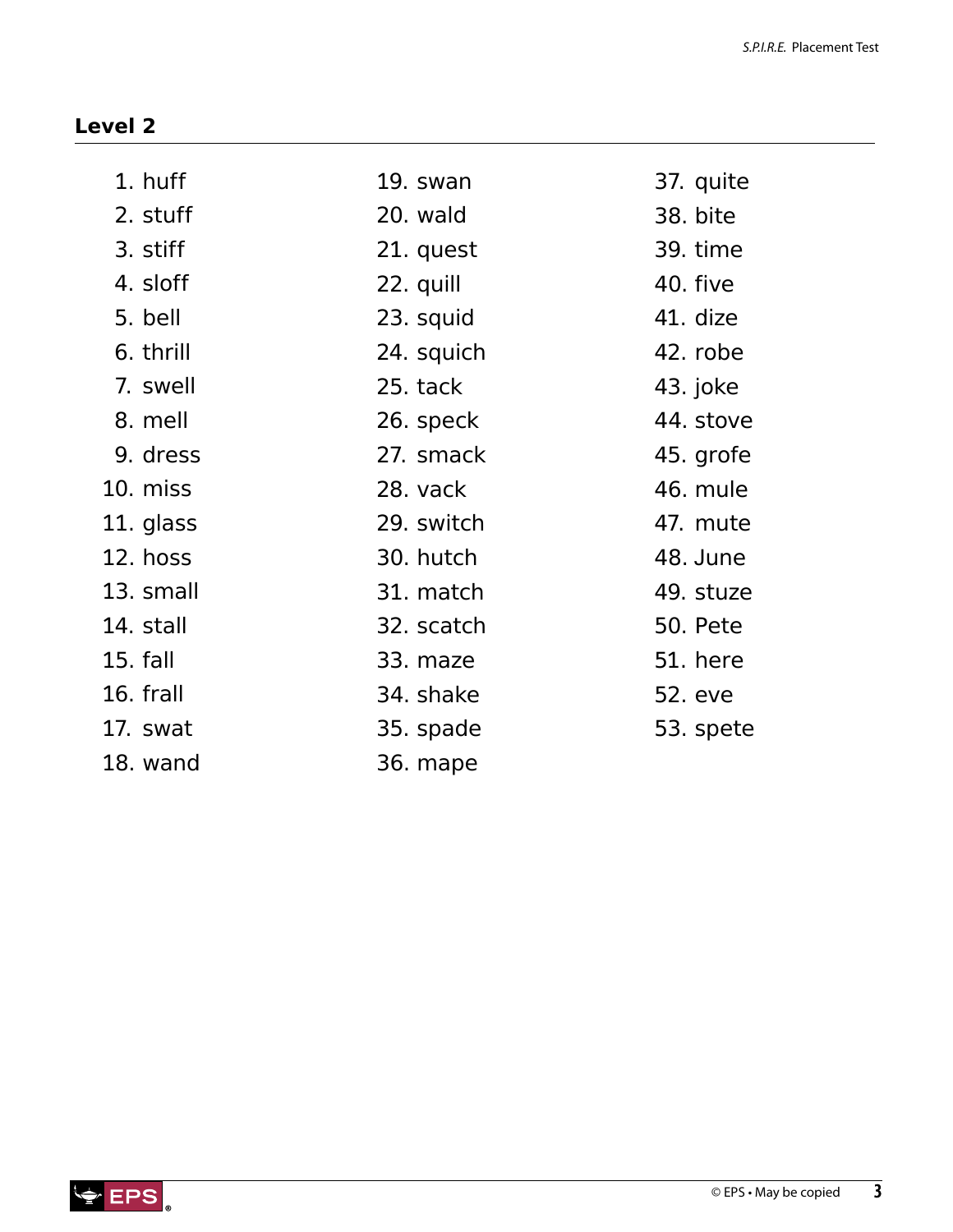### **Level 3** List A

| 1. belong  | 29. toll     |
|------------|--------------|
| 2. he      | 30. scroll   |
| 3. renew   | 31. poll     |
| 4. je      | 32. groll    |
| 5. lo      | 33. tray     |
| 6. solo    | 34. stay     |
| 7. polo    | 35. clay     |
| 8. po      | 36. blay     |
| 9. fly     | 37. hunted   |
| 10. try    | 38. tested   |
| 11. sly    | 39. planted  |
| 12. sny    | 40. tated    |
| $13.$ mild | 41. frogs    |
| 14. child  | 42. lamps    |
| 15. wild   | 43. sands    |
| 16. kild   | 44. cugs     |
| 17. mold   | 45. boxes    |
| 18. scold  | 46. wishes   |
| 19. bold   | 47. benches  |
| 20. wejold | 48. zeshes   |
| 21. grind  | 49. lifting  |
| 22. blind  | 50. sending  |
| 23. mind   | 51. thinking |
| 24. drind  | 52. manding  |
| 25. post   | 53. boxer    |
| 26. most   | 54. colder   |
| 27. host   | 55. simper   |
| 28. zost   | 56. zayer    |

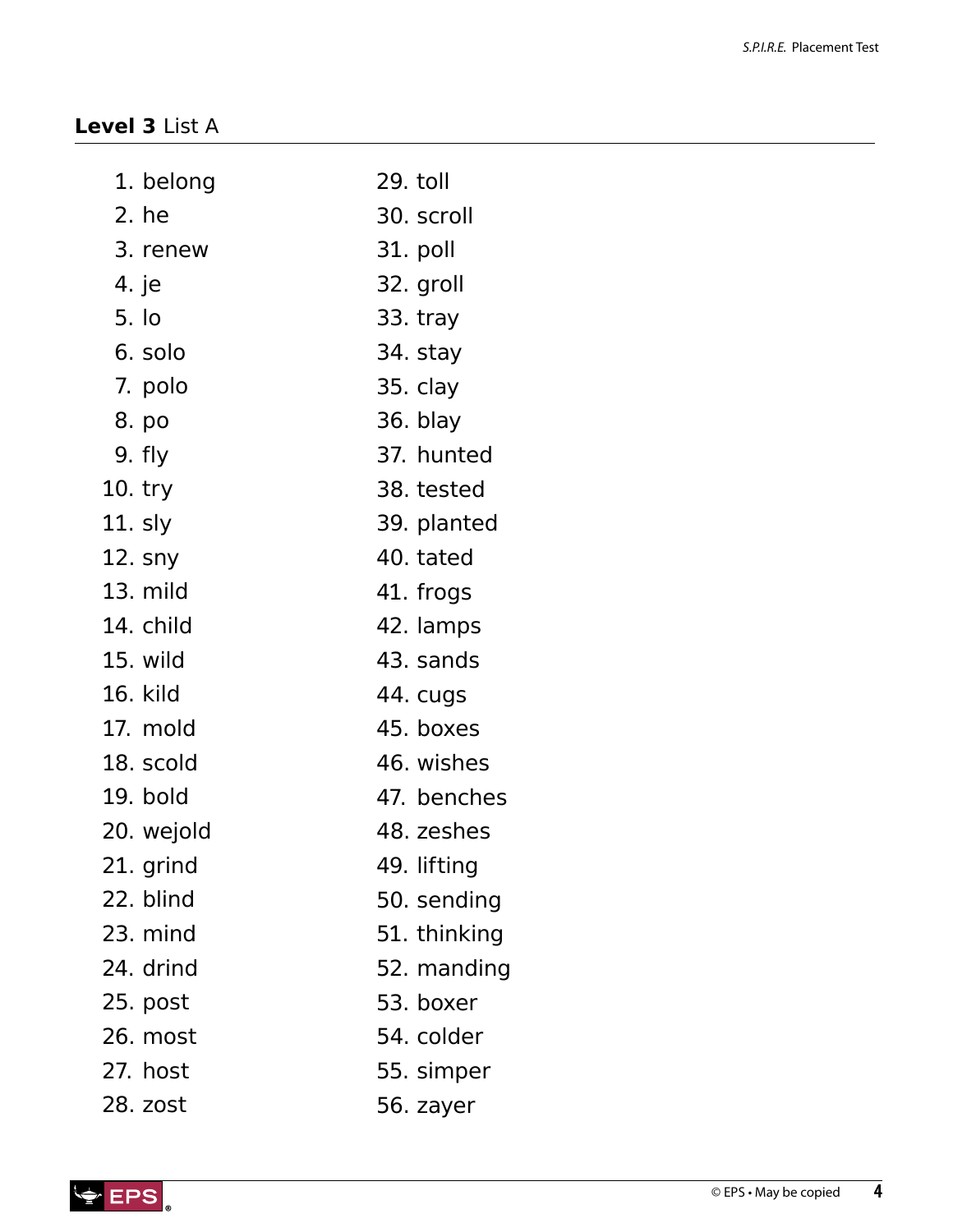#### **Level 3** List B

- 29. matchless 1. pinkest
- 30. hatless 2. wildest
- 31. restless 3. fastest
- 32. indless 4. yeyest
- 33. traffic 5. olden
- 34. rabbit 6. lengthen
- 35. supper 7. thicken
- 36. rillet 8. landen
- 37. umpire 9. selfish
- 38. plastic 10. tallish
- 39. contest 11. pinkish
- 40. intis 12. yallish
- 41. proud 13. gladly

42. blouse

43. sound

45. shoulder

44. cout

46. soul

47. court

49. country

50. tough

51. cousin

52. zouch

53. croup

48. toul

- 14. boldly
- 15. bravely
- 16. scoftly
- 17. rusty
- 18. frisky
- 19. sandy
- 20. umpy
- 21. playful
- 22. restful
- 23. useful
- 
- 24. sishful
- 25. gladness
- 54. coupon 26. boldness
- 55. group 27. kindness
- 56. throup 28. zimness

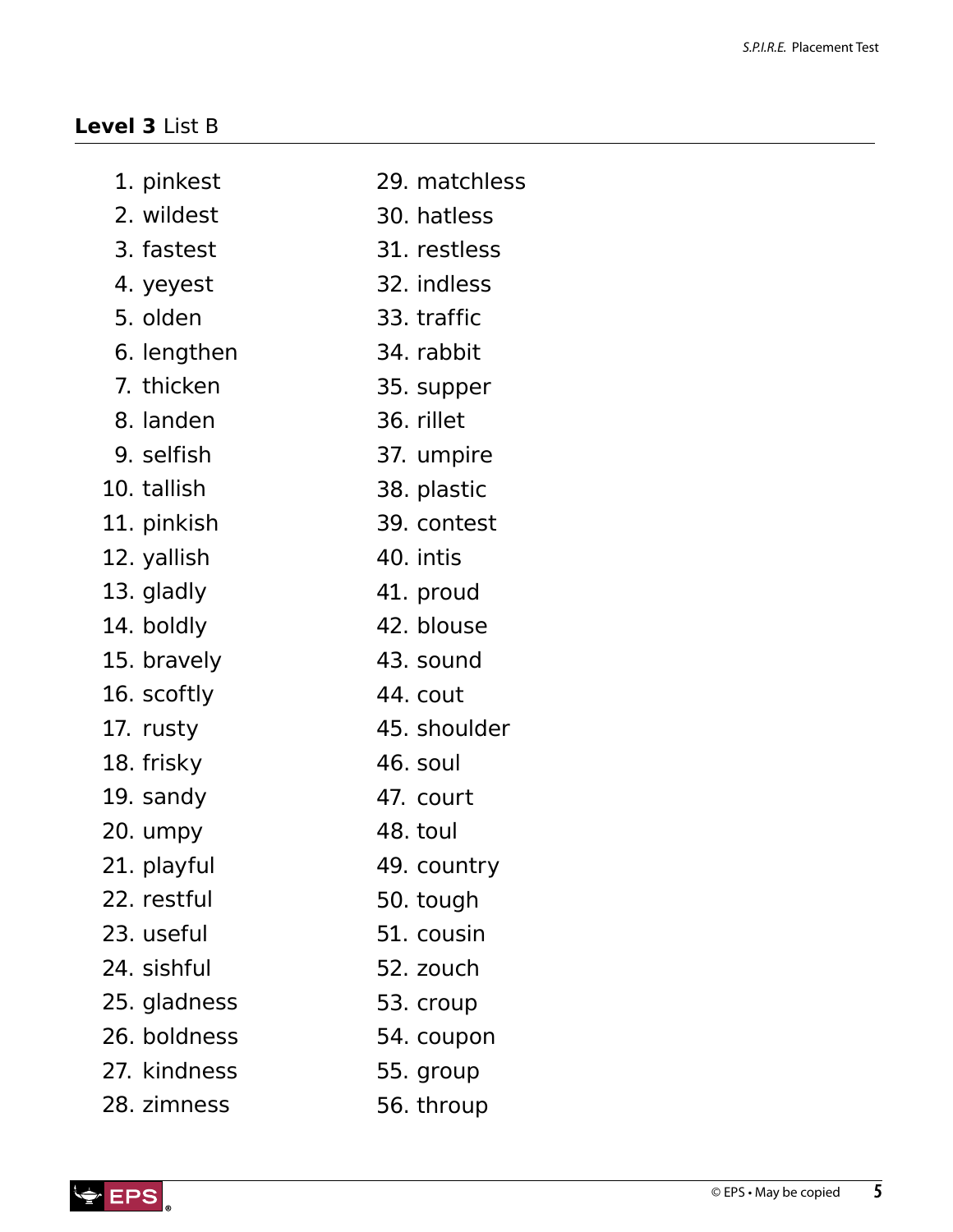| 1. neat    | 25. street |
|------------|------------|
| 2. meal    | 26. sweep  |
| 3. each    | 27. need   |
| 4. peand   | 28. leeg   |
| 5. meant   | 29. scoop  |
| 6. thread  | 30. tool   |
| 7. instead | 31. tooth  |
| 8. inlead  | 32. troom  |
| 9. brittle | 33. brook  |
| 10. ankle  | 34. stood  |
| 11. middle | 35. hook   |
| 12. muttle | 36. sook   |
| 13. great  | 37. sigh   |
| 14. break  | 38. bright |
| 15. steak  | 39. night  |
| 16. yeat   | 40. swight |
| 17. float  | 41. lie    |
| 18. loan   | 42. flies  |
| 19. toast  | 43. tie    |
| 20. moach  | 44. mies   |
| 21. chain  | 45. thief  |
| 22. sail   | 46. grief  |
| 23. train  | 47. yield  |
| 24. slait  | 48. zief   |

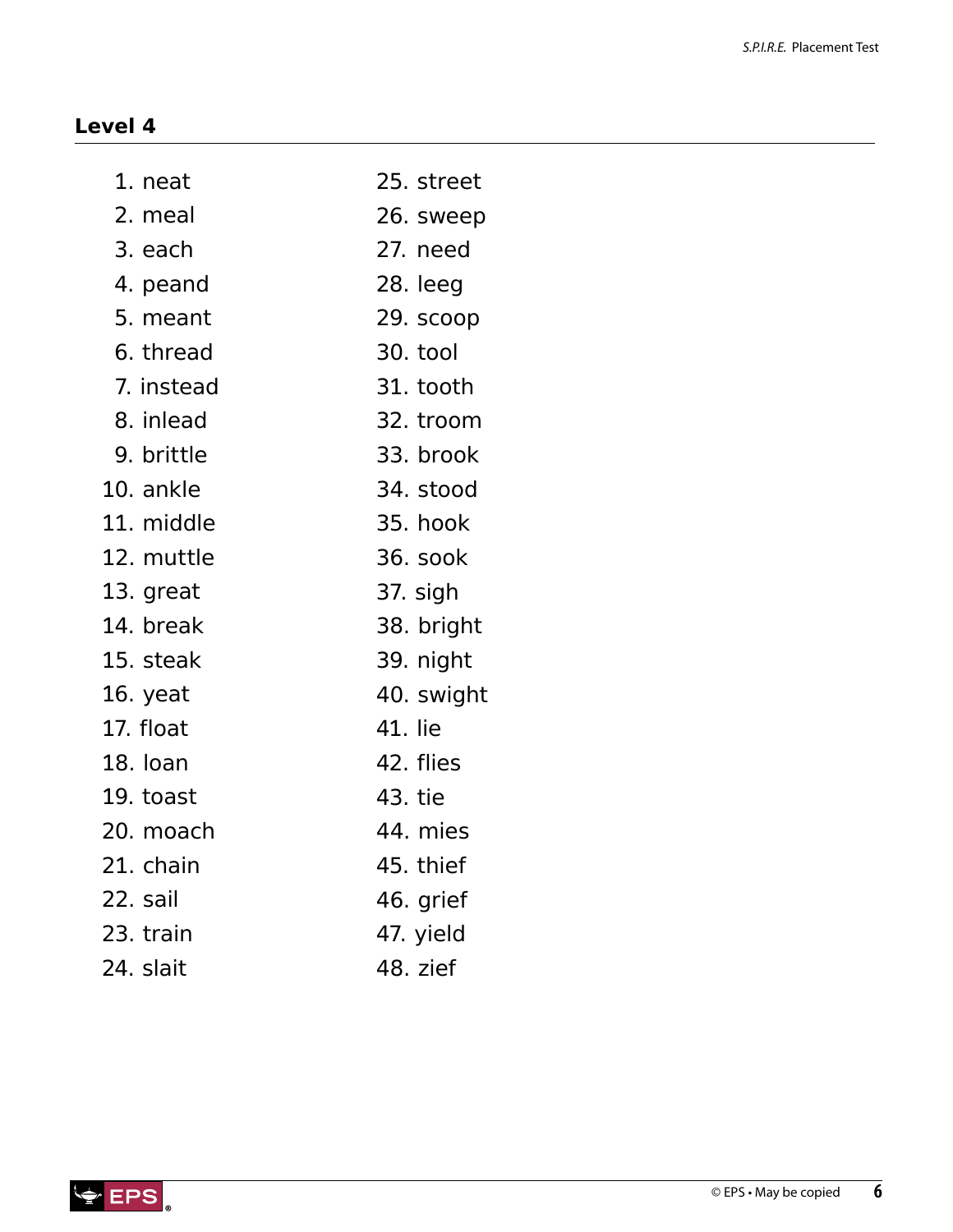| piece |
|-------|
|       |

- 2. cell
- 3. space
- 4. cyss
- 5. general
- 6. giblet
- 7. page
- 8. gymitol
- 9. term
- 10. lantern
- 11. clerk
- 12. onerge
- 13. twirl
- 14. squirt
- 15. thirst
- 16. nirt
- 17. sturdy
- 18. furnish
- 19. curve
- 20. wurty
- 21. yearn
- 22. heard
- 23. earth
- 24. sheart
- 25. worth
- 26. worst
- 27. worm
- 28. worch
- 
- 29. wedge
- 30. badger
- 31. budge
	- 32. medge
	- 33. suppose
	- 34. wise
	- 35. rose
	- 36. trose
	- 37. blown
	- 38. shadow
	- 39. flown
	- 40. klow
- 41. prowl
	- 42. clown
- 43. howl
- 44. drowd
	- 45. woe
- 46. Joe
- 47. doe
- 48. noe
- 
- 49. order
- 50. stork
- 51. worn
- 52. shord
- 53. marble
- 54. starch
- 55. chart
- 56. parn
- 57. swarm
- 58. wart
- 59. quart
- 60. swarp